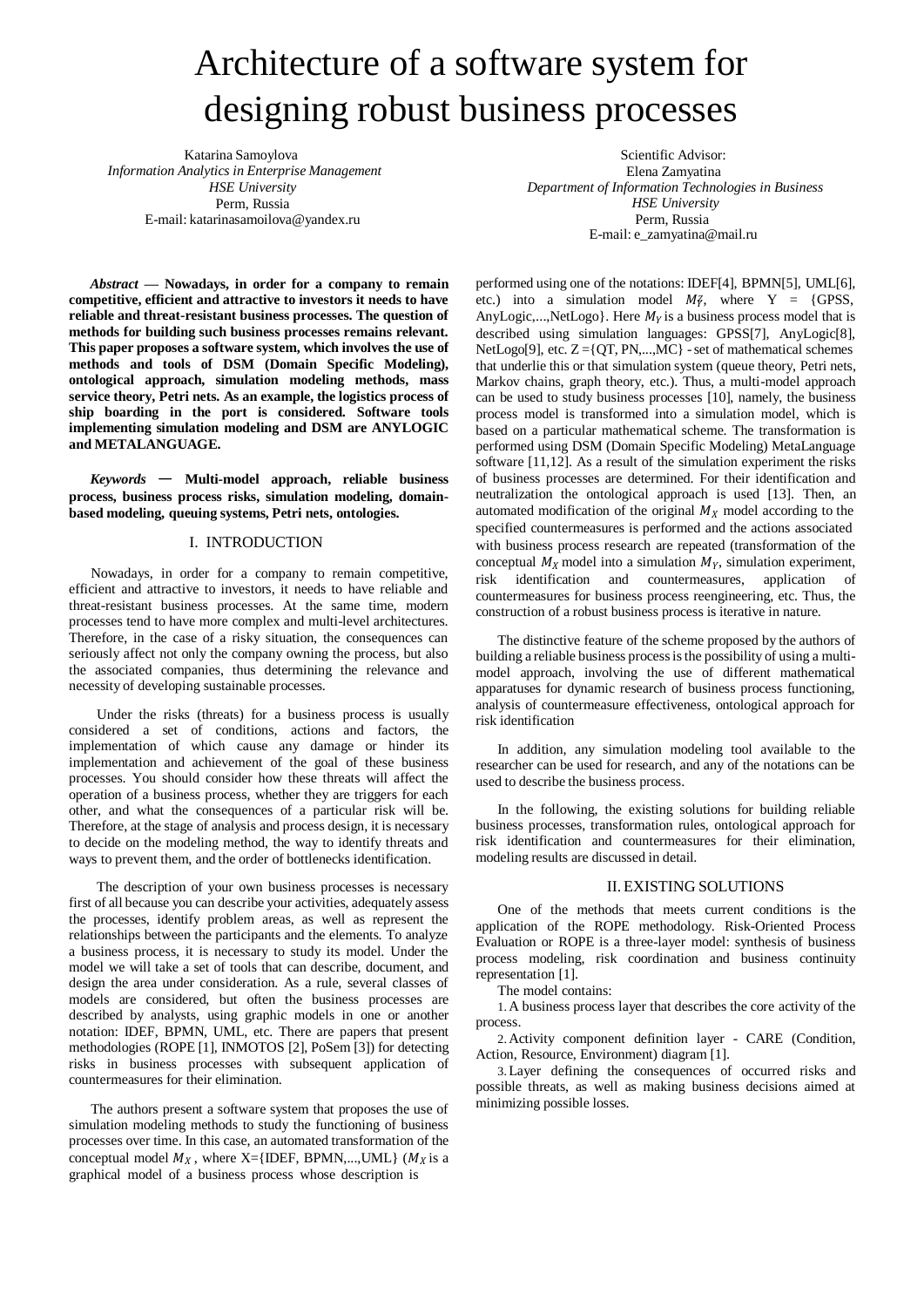Because ROPE is aimed at revealing and removing of threats caused by the lack of resources, this method is applicable only to the coordination of the elementary processes, because more complex processes can lack the existing functionality.

Based on the ROPE model and taking into account the need to evaluate risks on the basis of several approaches, assessments and perceptions, the INMOTOS methodology was developed [2].

In general, the INMOTOS methodology begins with the modeling of business processes, using the CARE - diagram, followed by decomposition. Also, the necessary resources to perform the process are taken into account. During the threat prediction phase, an auxiliary agent is introduced, capable of identifying risks or their consequences, and triggers a process of predefined countermeasures. The process is completed by preventing threats and mitigating their impact on resources. However, the INMOTOS model does not take into account that threats as rules manifest themselves in complex ways and are most often triggers for each other.

POSeM (Process Oriented Security Models) methodology aims at exploring the relationship between business process reengineering or general process modeling and methods to strengthen their resilience to risks, or to facilitate the choice of taking countermeasures to prevent risks by forming recommendations derived from the process description [3].

The implementation of this methodology follows two basic rules. Firstly, by means of the developed SEPL language, the requirements for business process resilience are provided. Secondly, a couple of rule bases are used to check the resilience of business processes to risks.

This method does not pay enough attention to external threats, the sources of which are not directly related to the process itself.

#### III. THE EXAMPLE OF CONSTRUCTING A RELIABLE BUSINESS PROCESS

So, we have considered a number of methodologies related to enhancing the reliability of business processes. In contrast, the authors propose to use models described using common notations with subsequent transformation (by DSM methods [11,12]) into simulation models developed in one of the popular simulation languages, as the ones studied for stability of business processes. The study of business processes for sustainability is performed by simulation modeling methods. As a result of risk detection, countermeasures for their elimination and automated modification of the original model-business process are determined. The general scheme of research of business processes on reliability is shown in Fig. 1.



Figure 1. Scheme for determining the sustainability of a business process, identifying and eliminating risks

Therefore, the proposed software system has metamodels that can be used to represent a business process in a particular notation and perform the transformation into a simulation model. As an example, we will consider the logistics process described in BPMN 2.0 notation (see Fig. 2.) and its transformation into a simulation model (here we use AnyLogic [8], and Petri nets as the mathematical apparatus).

It is well-known that the rules of transformation from BPMN notation to Petri net notation were mentioned in literature [14].



Figure 2. Logistic process "Ship boarding in the port"

Transformation of the model is performed using the Metalanguage language toolkit [12]. MetaLanguage was developed at Perm State University and meets all the key requirements for DSM platforms. The toolkit allows developing modeling languages of any

subject area with the possibility of quick editing, implementing multilevel and multilingual modeling. Our task is to represent a logistic process described in BPMN notation with a list of rules into a model that can be represented by a Petri net (the mathematical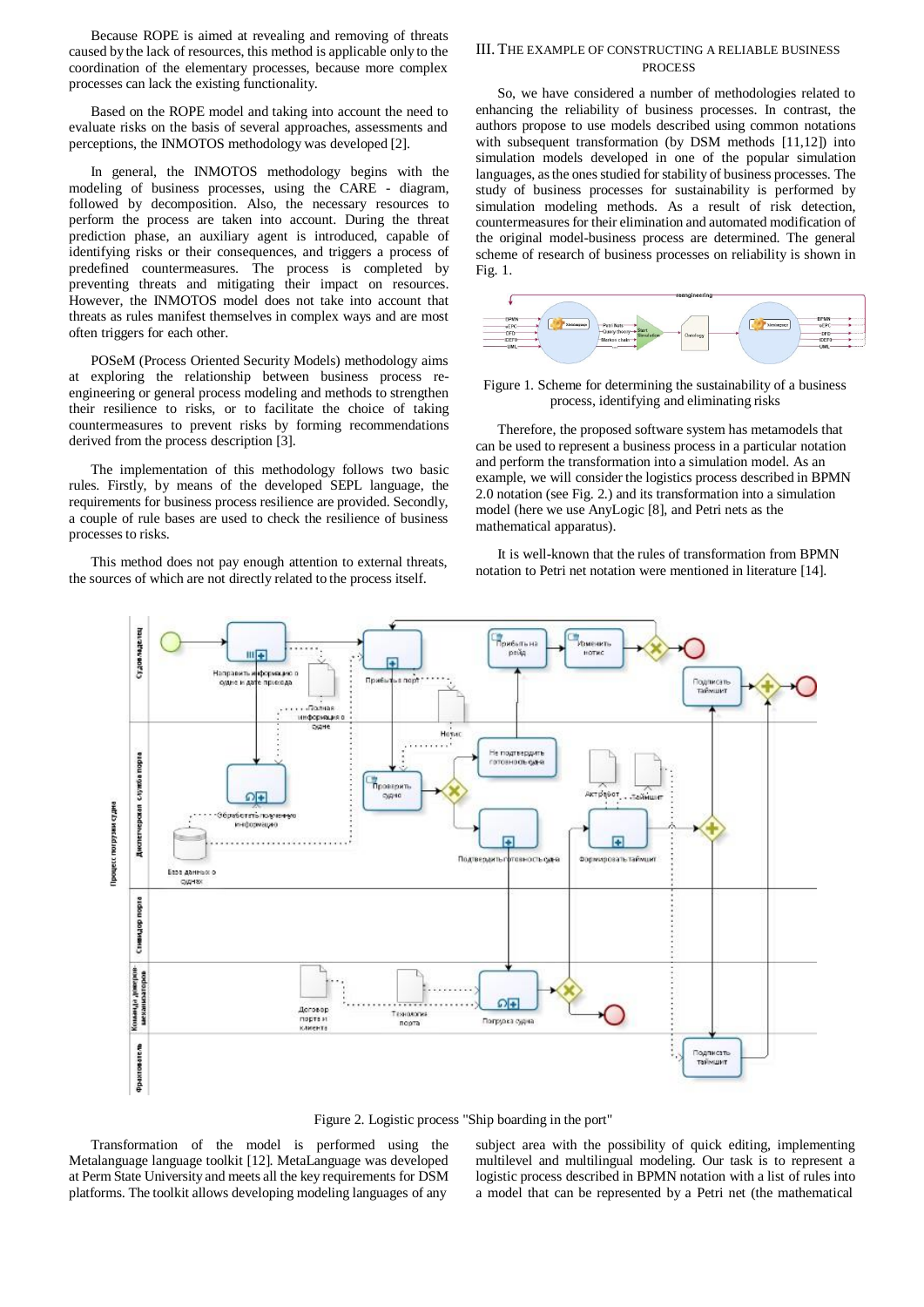apparatus that we chose to study the reliability of the process). The following are the rules of transformation T:  $M_X \rightarrow M^z$  ( $M^z$  is the Y Y

description of a business process in terms of temporal Petri nets (Z), the simulation experiment must be performed on one of the simulation platforms (Y- AnyLogic)) (see fig.3)

The platform for the implementation of simulation of the logistics process is the development of a Russian company - AnyLogic. AnyLogic is a domestic simulation modeling system widely used by specialists both in Russia and abroad. Models built in AnyLogic are scalable. When using this modeling system AnyLogic, the number of model elements is not limited [8].

As a result of transformations, the initial process takes the following form (see fig. 3).



Figure 3. Logistic process "Ship boarding in the port" (temporary Petri nets)

Next, a simulation experiment is performed, as a consequence of the simulation experiment the errors in the section t1-p4-p5-t2 are determined (Fig. 4). To trigger transition t2, tokens must be present at place p4 and p5. Since transition t1 transferstokensto place p4, and place p5 remains empty - transition t2 fails. So, place p5 displays the use of the database of ships unloaded in the port. Thus, transition t2 cannot work if there is a database failure.





In order to determine what actions (countermeasures) should be taken to avoid the risk of an unregulated business process execution, we will use the ontology and SPARQL query.



Figure 5. Risks Ontology

The results of the SPARQL query are presented in Fig.6.



.<br>Резервное копирование данных Меры по предотвращению рисков Судно не впустят в порт Последствия реализации рисков

Figure 6. SPARQL TABLE I. PART OF THE TRANSFORMATION RULES

|  | Name of the rule                                                             | Left part of the rule                                                                              | <b>Right part of the</b><br>rule |
|--|------------------------------------------------------------------------------|----------------------------------------------------------------------------------------------------|----------------------------------|
|  | Place0Transition0<br>Place1_Task                                             | Place0Transition0Place<br>$\mathbf{1}$                                                             | Task<br>Task                     |
|  | <b>Transition Events</b>                                                     | Transition                                                                                         | Events                           |
|  | Place0Transition0<br>Place1Transition0<br>Place2<br>ParrallelJoinGate<br>way | Place0Transition0Place1<br>Transition0Place2<br>P <sub>0</sub><br>P <sub>2</sub><br>P <sub>1</sub> | ParrallelJoinGateway             |
|  | Place0Transition0<br>Place1Transition0<br>Place2<br>ParallelForkGate<br>way  | Place0Transition0Place1<br>Transition0Place2<br>P1<br>P <sub>0</sub><br>P <sub>2</sub>             | ParallelForkGateway              |